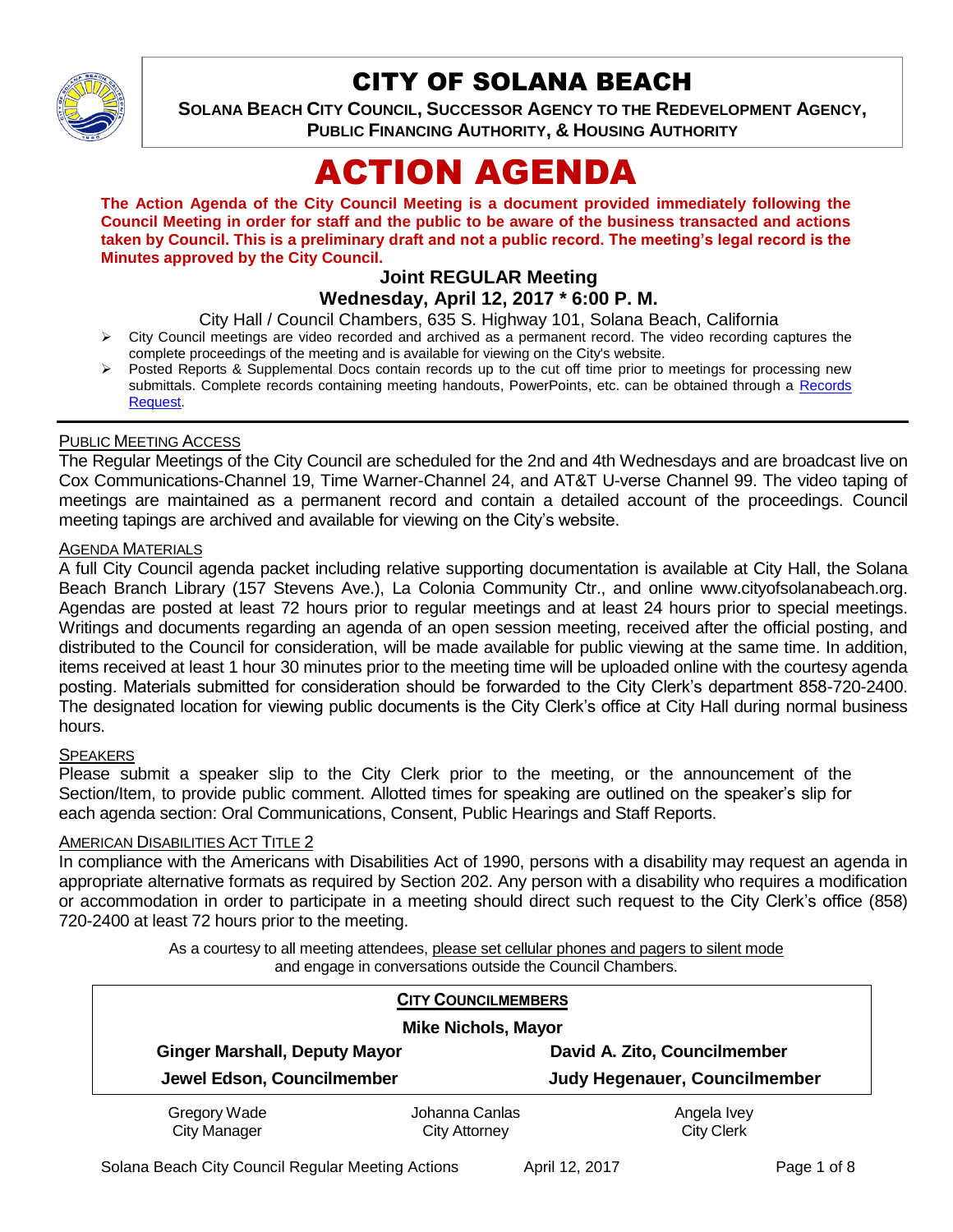#### SPEAKERS:

Please submit your speaker slip to the City Clerk prior to the meeting or the announcement of the Item. Allotted times for speaking are outlined on the speaker's slip for Oral Communications, Consent, Public Hearings and Staff Reports.

#### READING OF ORDINANCES AND RESOLUTIONS:

Pursuant to Solana Beach Municipal Code Section 2.04.460, at the time of introduction or adoption of an ordinance or adoption of a resolution, the same shall not be read in full unless after the reading of the title, further reading is requested by a member of the Council. If any Councilmember so requests, the ordinance or resolution shall be read in full. In the absence of such a request, this section shall constitute a waiver by the council of such reading.

# **CALL TO ORDER AND ROLL CALL:**

# **CLOSED SESSION REPORT:**

# **FLAG SALUTE:**

# **APPROVAL OF AGENDA: COUNCIL ACTION: Approved 4/0/1 (Absent: Marshall)**

#### **PROCLAMATIONS/CERTIFICATES:** *Ceremonial*

*None at the posting of this agenda*

**PRESENTATIONS:** Ceremonial items that do not contain in-depth discussion and no action/direction. *None at the posting of this agenda*

#### **ORAL COMMUNICATIONS:**

This portion of the agenda provides an opportunity for members of the public to address the City Council on items relating to City business and not appearing on today's agenda by submitting a speaker slip (located on the back table) to the City Clerk. Comments relating to items on this evening's agenda are taken at the time the items are heard. Pursuant to the Brown Act, no action shall be taken by the City Council on public comment items. Council may refer items to the City Manager for placement on a future agenda. The maximum time allotted for each presentation is THREE MINUTES (SBMC 2.04.190). Please be aware of the timer light on the Council Dais.

#### **COUNCIL COMMUNITY ANNOUNCEMENTS / COMMENTARY:**

*An opportunity for City Council to make brief announcements or report on their activities. These items are not agendized for official City business with no action or substantive discussion.* 

# **A. CONSENT CALENDAR:** (Action Items) (A.1. - A.7.)

Items listed on the Consent Calendar are to be acted in a single action of the City Council unless pulled for discussion. Any member of the public may address the City Council on an item of concern by submitting to the City Clerk a speaker slip (located on the back table) before the Consent Calendar is addressed. Those items removed from the Consent Calendar by a member of the Council will be trailed to the end of the agenda, while Consent Calendar items removed by the public will be discussed immediately after approval of the Consent Calendar.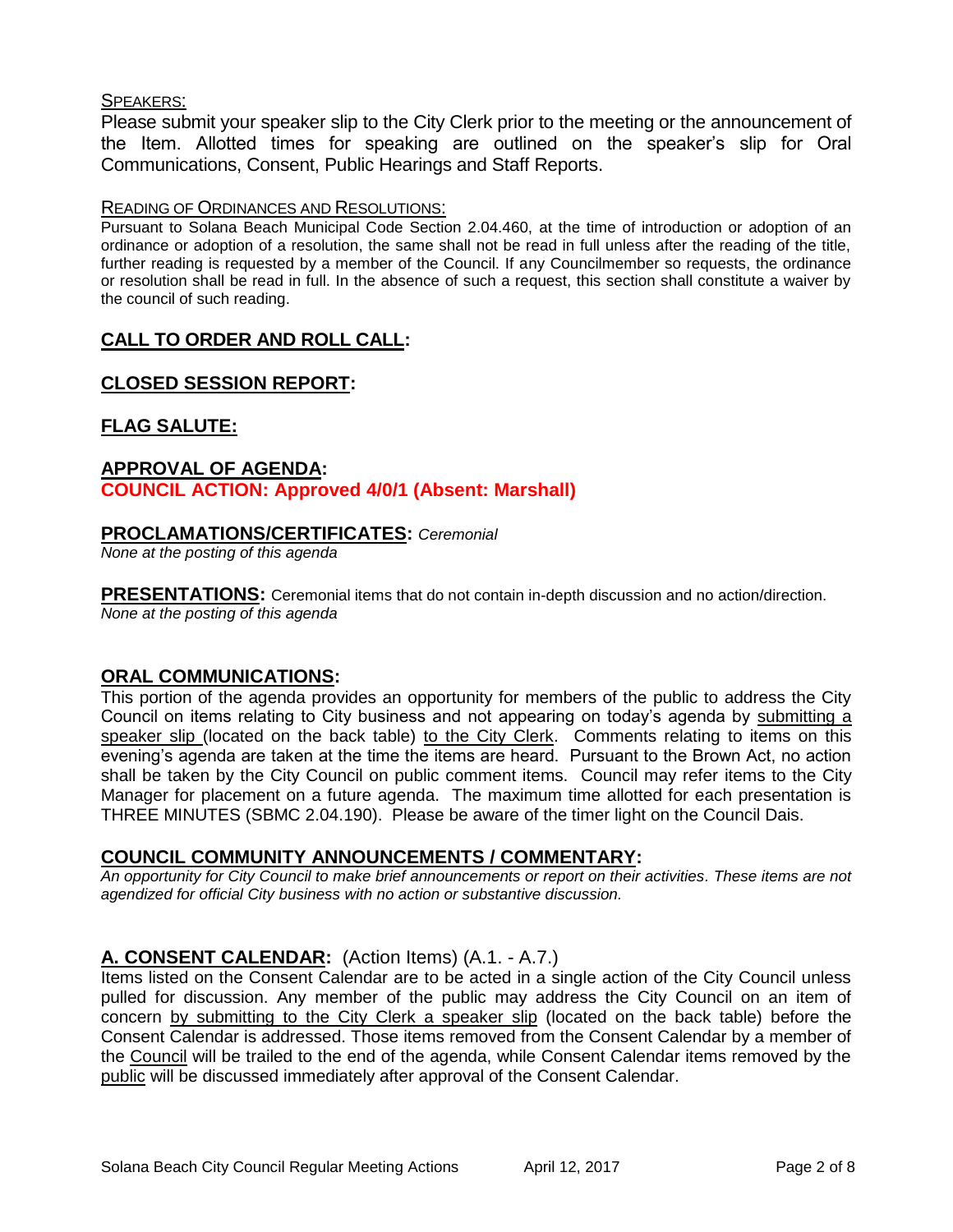# **A.1. Minutes of the City Council.**

Recommendation: That the City Council

1. Approve the Minutes of the City Council Meetings held March 8, 2017.

See Approved Minutes [http://www.ci.solana-beach.ca.us/index.asp?SEC=F0F1200D-21C6-4A88-8AE1-](http://www.ci.solana-beach.ca.us/index.asp?SEC=F0F1200D-21C6-4A88-8AE1-0BC07C1A81A7&Type=B_BASIC) [0BC07C1A81A7&Type=B\\_BASIC](http://www.ci.solana-beach.ca.us/index.asp?SEC=F0F1200D-21C6-4A88-8AE1-0BC07C1A81A7&Type=B_BASIC) *Posted Reports & Supplemental Docs contain records up to the cut off time, prior to the start of the meeting, for processing new submittals.* 

*The final official record containing handouts, PowerPoints, etc. can be obtained through a Records Request to the City Clerk's Office.*

**COUNCIL ACTION: Approved 4/0/1 (Absent: Marshall)** 

# **A.2. Register Of Demands.** (File 0300-30)

Recommendation: That the City Council

#### 1. Ratify the list of demands for March 4, 2017 through March 24, 2017.

[Item A.2. Report \(click here\)](https://solanabeach.govoffice3.com/vertical/Sites/%7B840804C2-F869-4904-9AE3-720581350CE7%7D/uploads/Item_A.2._Report_(Click_here)_4-12-17.PDF)

*Posted Reports & Supplemental Docs contain records up to the cut off time, prior to the start of the meeting, for processing new submittals. The final official record containing handouts, PowerPoints, etc. can be obtained through a Records Request to the City Clerk's Office.* **COUNCIL ACTION: Approved 4/0/1 (Absent: Marshall)** 

#### **A.3. General Fund Adopted Budget for Fiscal Year 2016-2017 Changes.** (File 0330-30)

Recommendation: That the City Council

1. Receive the report listing changes made to the Fiscal Year 2016-2017 General Fund Adopted Budget.

#### [Item A.3. Report \(click here\)](https://solanabeach.govoffice3.com/vertical/Sites/%7B840804C2-F869-4904-9AE3-720581350CE7%7D/uploads/Item_A.3._Report_(Click_here)_4-12-17.PDF)

*Posted Reports & Supplemental Docs contain records up to the cut off time, prior to the start of the meeting, for processing new submittals. The final official record containing handouts, PowerPoints, etc. can be obtained through a Records Request to the City Clerk's Office.* **COUNCIL ACTION: Approved 4/0/1 (Absent: Marshall)** 

# **A.4. Short Term Vacation Rentals (STVR's) - Voluntary Collection Agreement with Airbnb to Collect and Submit Transient Occupancy Tax (TOT).** (File 0610-15)

Recommendation: That the City Council

# 1. Adopt **Resolution 2017-055** authorizing the City Manager to execute the Voluntary Collection Agreement with Airbnb.

[Item A.4. Report \(click here\)](https://solanabeach.govoffice3.com/vertical/Sites/%7B840804C2-F869-4904-9AE3-720581350CE7%7D/uploads/Item_A.4._Report_(Click_here)_4-12-17.PDF)

*Posted Reports & Supplemental Docs contain records up to the cut off time, prior to the start of the meeting, for processing new submittals. The final official record containing handouts, PowerPoints, etc. can be obtained through a Records Request to the City Clerk's Office.* **COUNCIL ACTION: Approved 4/0/1 (Absent: Marshall)**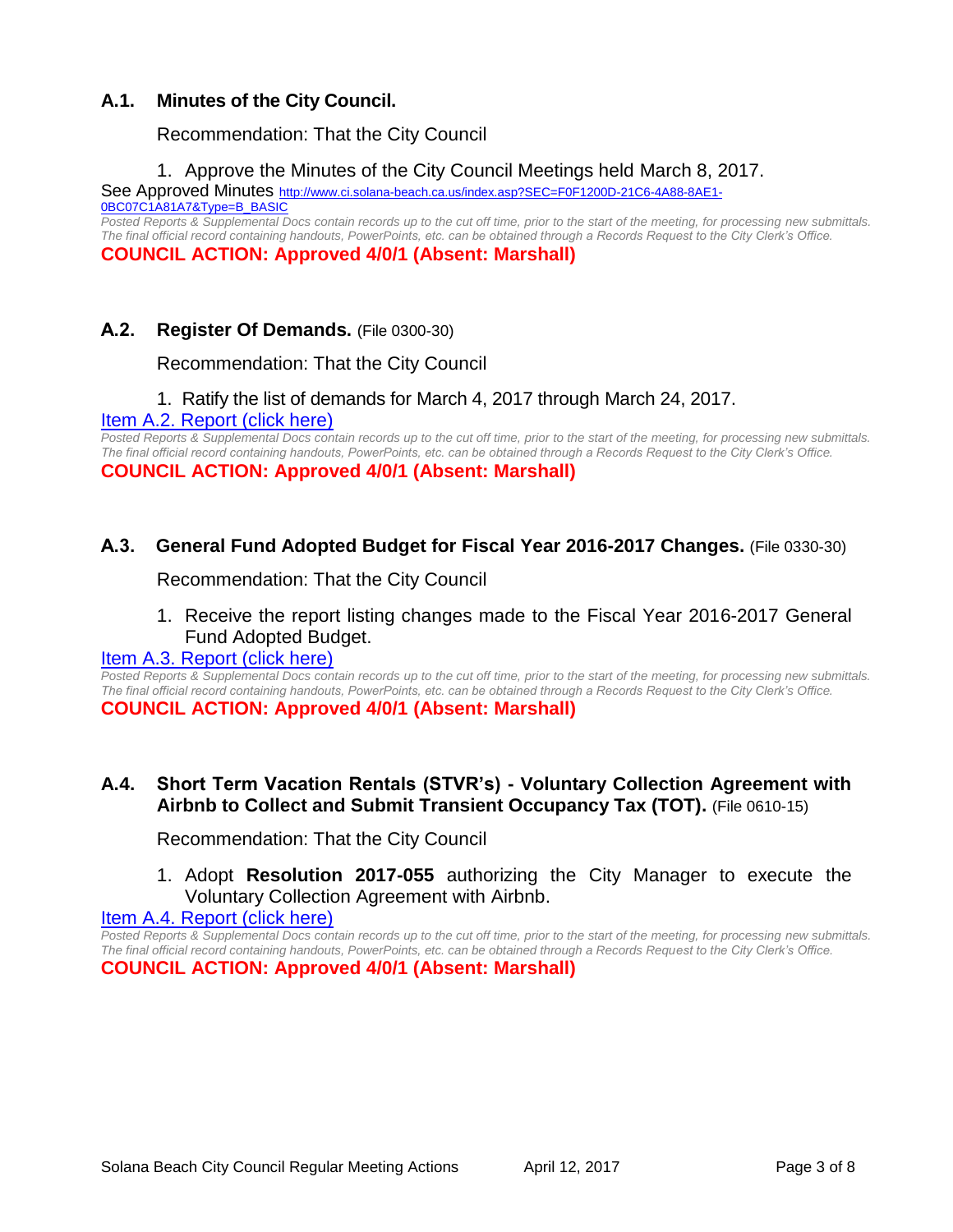# **A.5. Coastal Rail Trail DG (Decomposed Granite) Path Restoration.** (File 0840-37)

Recommendation: That the City Council

- 1. Adopt **Resolution 2017-054**:
	- a. Awarding a construction contract for the DG Path Restoration on the Coastal Rail Trail, Bid No. 2017-04, in the amount of \$78,300, to Blue Pacific Contracting and Paving.
	- b. Approving an amount of \$12,700 for construction contingency.
	- c. Authorizing the City Manager to execute the construction contract on behalf of the City.
	- d. Authorizing the City Manager to approve cumulative change orders up to the construction contingency amount.

#### Item A.5. [Report \(click here\)](https://solanabeach.govoffice3.com/vertical/Sites/%7B840804C2-F869-4904-9AE3-720581350CE7%7D/uploads/Item_A.5._Report_(Click_here)_4-12-17.PDF)

*Posted Reports & Supplemental Docs contain records up to the cut off time, prior to the start of the meeting, for processing new submittals. The final official record containing handouts, PowerPoints, etc. can be obtained through a Records Request to the City Clerk's Office.*

**COUNCIL ACTION: Approved 4/0/1 (Absent: Marshall)** 

#### **A.6. Lithocrete Cleaning and Sealing of Various Concrete Locations.** (File 0820-35)

Recommendation: That the City Council

#### 1. adopt **Resolution 2017-050**:

- a. Rejecting all bids for the Clean and Re-Seal Concrete Lithocrete Project, Bid No. 2017-03.
- b. Authorizing the City Manager to modify the bid documents as may be necessary and then re-advertise the project for construction bids.

#### [Item A.6. Report \(click here\)](https://solanabeach.govoffice3.com/vertical/Sites/%7B840804C2-F869-4904-9AE3-720581350CE7%7D/uploads/Item_A.6._Report_(Click_here)_4-12-17.PDF)

*Posted Reports & Supplemental Docs contain records up to the cut off time, prior to the start of the meeting, for processing new submittals. The final official record containing handouts, PowerPoints, etc. can be obtained through a Records Request to the City Clerk's Office.* **COUNCIL ACTION: Approved 4/0/1 (Absent: Marshall)** 

#### **A.7. Legal Services with Troutman Sanders, LLP for the Negotiations and Development of the City's Community Choice Aggregation Program.** (File 0400-05)

Recommendation: That the City Council

# 1. Adopt **Resolution 2017-057** approving the Professional Services Agreement with Troutman Sanders, LLP.

[Item A.7. Report \(click](https://solanabeach.govoffice3.com/vertical/Sites/%7B840804C2-F869-4904-9AE3-720581350CE7%7D/uploads/Item_A.7._Report_(Click_here)_4-12-17.PDF) here)

*Posted Reports & Supplemental Docs contain records up to the cut off time, prior to the start of the meeting, for processing new submittals. The final official record containing handouts, PowerPoints, etc. can be obtained through a Records Request to the City Clerk's Office.* **COUNCIL ACTION: Approved 4/0/1 (Absent: Marshall)**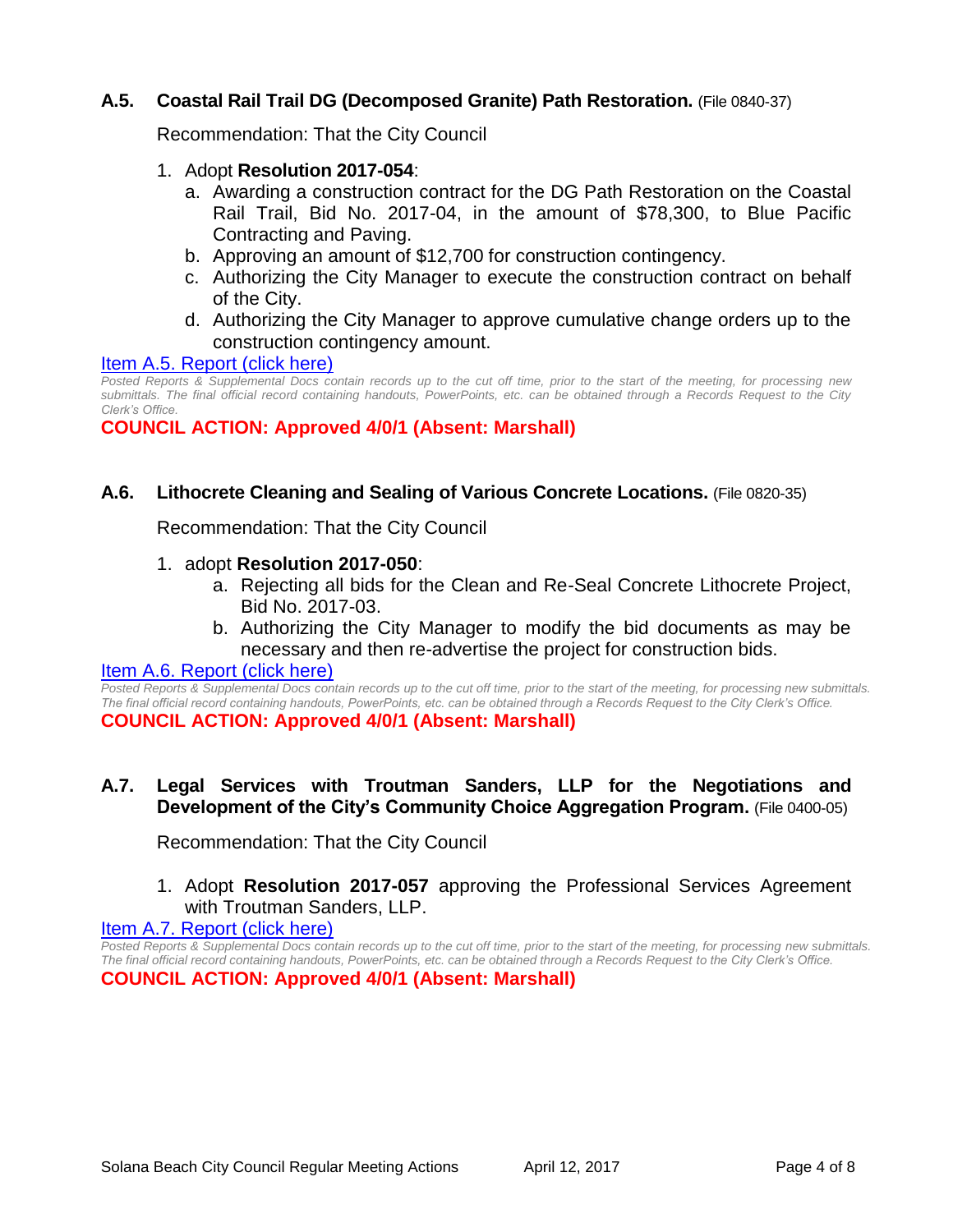# **B. PUBLIC HEARINGS:** (B.1. – B.3.)

This portion of the agenda provides citizens an opportunity to express their views on a specific issue as required by law after proper noticing by submitting a speaker slip (located on the back table) to the City Clerk. After considering all of the evidence, including written materials and oral testimony, the City Council must make a decision supported by findings and the findings must be supported by substantial evidence in the record. An applicant or designees for a private development/business project, for which the public hearing is being held, is allotted a total of fifteen minutes to speak, as per SBMC 2.04.210. A portion of the fifteen minutes may be saved to respond to those who speak in opposition. All other speakers have three minutes each. Please be aware of the timer light on the Council Dais.

#### **B.1. Public Hearing: 502 Mar Vista Dr., Applicant: Petosa, Case No: 17-16-26** (File 0600-40)

The proposed project meets the minimum objective requirements under the SBMC, is consistent with the General Plan and may be found, as conditioned, to meet the discretionary findings required as discussed in this report to approve a Development Review Permit (DRP). Therefore, Staff recommends that the City Council:

- 1. Conduct the Public Hearing: Open the Public Hearing, Report Council Disclosures, Receive Public Testimony, Close the Public Hearing;
- 2. Find the project exempt from the California Environmental Quality Act pursuant to Section 15301 of the State CEQA Guidelines; and
- 3. If the City Council makes the requisite findings and approves the project, adopt **Resolution 2017-051** conditionally approving a DRP for a 748 square foot addition to an existing two-story, single-family residence located at 502 Mar Vista Drive.

#### [Item B.1. Report \(click here\)](https://solanabeach.govoffice3.com/vertical/Sites/%7B840804C2-F869-4904-9AE3-720581350CE7%7D/uploads/Item_B.1._Report_(Click_here)_4-12-17.PDF)

*Posted Reports & Supplemental Docs contain records up to the cut off time, prior to the start of the meeting, for processing new submittals. The final official record containing handouts, PowerPoints, etc. can be obtained through a Records Request to the City Clerk's Office.* **COUNCIL ACTION: Approved 3/0/1/1 to close the public hearing (Recused: Hegenauer,** Absent: Marshall) **COUNCIL ACTION: Approved 3/0/1/1 with modifications.** (Recused: Hegenauer, Absent: Marshall)

**B.2. Public Hearing: Introduction (1st Reading) of Ordinance 476 – Establishing the Open Space/Preserve Zone and Corresponding Regulations and Request for a General Plan Amendment and Rezone to Change the Designation of a Vacant Property Located at 640 North Highway 101 and Adjacent to the San Elijo Lagoon Ecological Reserve From General Commercial to Open Space/Preserve, Case # 17-17-03, Applicants: San Elijo Lagoon Conservancy, APN: 263-011-32.** (File 0630-30)

Recommendation: That the City Council

1. Conduct the Public Hearing: Open the Public Hearing, Report Council Disclosures, Receive Public Testimony, and Close the Public Hearing.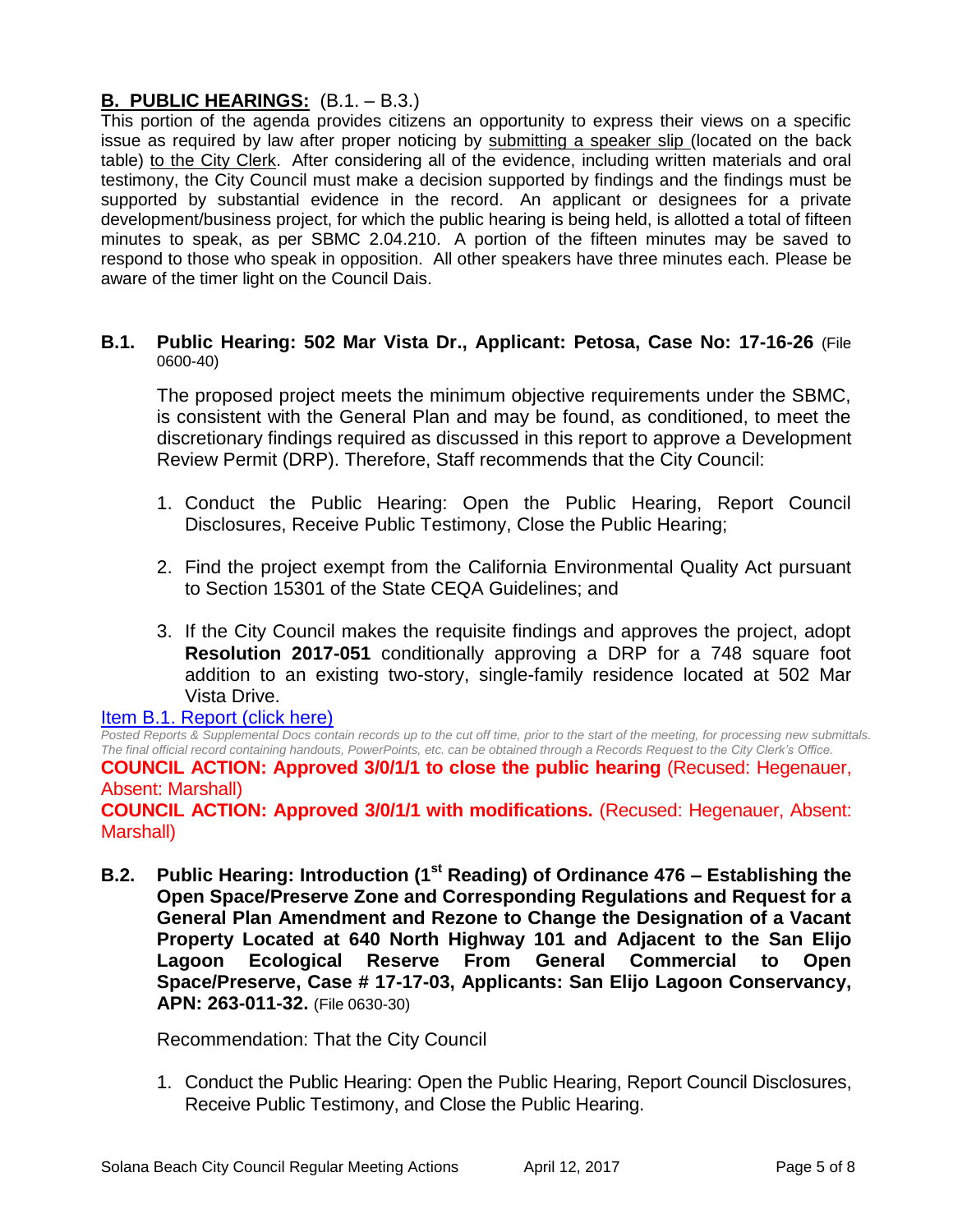- 2. Find the project exempt from the California Environmental Quality Act pursuant to Section 15061 of the State CEQA Guidelines; and
- 3. Introduce **Ordinance 476** (1st Reading) adding Chapter 17.42 "Open Space/Preserve" to the Solana Beach Municipal Code and Establishing the Open Space/Preserve Zone and Corresponding Regulations; and
- 4. Consider whether to approve **Resolution 2017-049**, a change to the General Plan Land Use Map and City of Solana Beach Official Zoning Map as recommended by **Staff**

#### [Item B.2. Report \(click here\)](https://solanabeach.govoffice3.com/vertical/Sites/%7B840804C2-F869-4904-9AE3-720581350CE7%7D/uploads/Item_B.2._Report_(Click_here)_4-12-17.PDF)

#### [B.2. Supplemental Documents -](https://solanabeach.govoffice3.com/vertical/Sites/%7B840804C2-F869-4904-9AE3-720581350CE7%7D/uploads/B.2._Supplemental_Documents_4-10-17_-_R.pdf) R

*Posted Reports & Supplemental Docs contain records up to the cut off time, prior to the start of the meeting, for processing new submittals. The final official record containing handouts, PowerPoints, etc. can be obtained through a Records Request to the City Clerk's Office.* **COUNCIL ACTION: Approved 4/0/1 to close the public hearing.** (Absent: Marshall) **COUNCIL ACTION: Approved 4/0/1** (Absent: Marshall)

#### **B.3. Public Hearing: Consideration of Modifying Summer Day Camp Fees.** (File 0390- 23)

Recommendation: That the City Council

- 1. Conduct the Public Hearing: Open the Public Hearing, Report Council Disclosures, Receive Public Testimony, Close the Public Hearing;
- 2. Adopt **Resolution 2017-046** to increase the fees of the Summer Day Camp program.

#### [Item B.3. Report \(click here\) -](https://solanabeach.govoffice3.com/vertical/Sites/%7B840804C2-F869-4904-9AE3-720581350CE7%7D/uploads/Item_B.3._Report_(Click_here)_4-12-17_-_R.pdf) R

*Posted Reports & Supplemental Docs contain records up to the cut off time, prior to the start of the meeting, for processing new submittals. The final official record containing handouts, PowerPoints, etc. can be obtained through a Records Request to the City Clerk's Office.* **COUNCIL ACTION: Approved 4/0/1 to close the public hearing.** (Absent: Marshall) **COUNCIL ACTION: Approved 4/0/1** (Absent: Marshall)

# **C. STAFF REPORTS**: (C.1. - C.2.)

*Submit speaker slips to the City Clerk.*

# **C.1. Adopt Ordinance 475 (2nd Reading) regarding Renewal of Public, Education, and Government (PEG) fees for State Franchises.** (File 1000-10)

Recommendation: That the City Council

1. Adopt **Ordinance 475** amending Section 13.20.020(B) of Solana Beach Municipal Code to renew the PEG fee for State franchisees.

[Item C.1. Report \(click here\)](https://solanabeach.govoffice3.com/vertical/Sites/%7B840804C2-F869-4904-9AE3-720581350CE7%7D/uploads/Item_C.1._Report_(Click_here)_4-12-17.PDF)

*Posted Reports & Supplemental Docs contain records up to the cut off time, prior to the start of the meeting, for processing new submittals. The final official record containing handouts, PowerPoints, etc. can be obtained through a Records Request to the City Clerk's Office.* **COUNCIL ACTION: Approved 4/0/1 (Absent: Marshall)**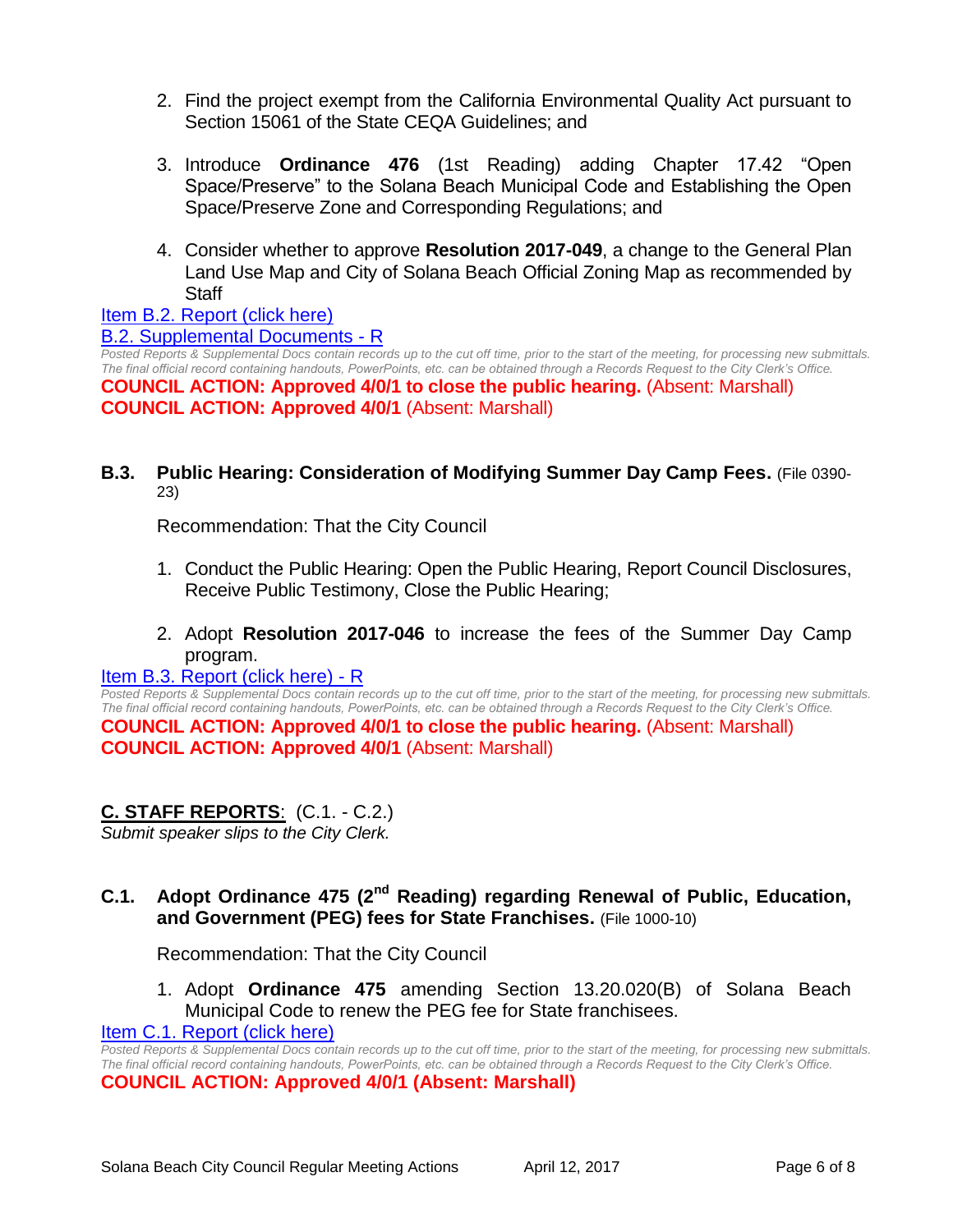# **C.2. Adopt Ordinance 474 (2nd Reading) regarding California Public Employees Retirement System's (CalPERS) Contract Amendment.** (File 0520-50)

Recommendation: That the City Council

1. Adopt **Ordinance 474** to amend its CalPERS contract in order to implement California Public Employees Retirement System's Government Code Section 20516 (Employees Sharing Additional Cost) for fire employees and to authorize the City Clerk to execute all necessary certifications to effectuate the CalPERS contract amendment.

[Item C.2. Report \(click here\)](https://solanabeach.govoffice3.com/vertical/Sites/%7B840804C2-F869-4904-9AE3-720581350CE7%7D/uploads/Iltem_C.2._Report_(Click_here)_4-12-17.PDF) **COUNCIL ACTION: Approved 4/0/1 (Absent: Marshall)** 

*Posted Reports & Supplemental Docs contain records up to the cut off time, prior to the start of the meeting, for processing new submittals. The final official record containing handouts, PowerPoints, etc. can be obtained through a Records Request to the City Clerk's Office.*

# **COMPENSATION & REIMBURSEMENT DISCLOSURE:**

GC: Article 2.3. Compensation: 53232.3. (a) Reimbursable expenses shall include, but not be limited to, meals, lodging, and travel. 53232.3 (d) Members of a legislative body shall provide brief reports on meetings attended at the expense of the local agency at the next regular meeting of the legislative body.

# **COUNCIL COMMITTEE REPORTS:**

# **Regional Committees: (outside agencies, appointed by this Council)**

- a. City Selection Committee (meets twice a year) Nichols (Edson, alternate).
- b. County Service Area 17 Marshall (Nichols, alternate).
- c. Escondido Creek Watershed Authority Marshall/Staff (no alternate).
- d. League of Ca. Cities' San Diego County Executive Committee Nichols (Edson, alternate) and any subcommittees.
- e. League of Ca. Cities' Local Legislative Committee Nichols (Edson, alternate)
- f. League of Ca. Cities' Coastal Cities Issues Group (CCIG) Nichols (Edson, alternate)
- g. North County Dispatch JPA Marshall (Edson, alternate).
- h. North County Transit District Edson (Nichols, alternate)
- i. Regional Solid Waste Association (RSWA) Nichols (Hegenauer, alternate).
- j. SANDAG Zito (Primary), Edson (1<sup>st</sup> alternate), Nichols ( $2<sup>nd</sup>$  alternate) and any subcommittees.
- k. SANDAG Shoreline Preservation Committee Zito (Hegenauer, alternate).
- l. San Dieguito River Valley JPA Hegenauer (Nichols, alternate).
- m. San Elijo JPA Marshall, Zito (City Manager, alternate).
- n. 22<sup>nd</sup> Agricultural District Association Community Relations Committee Marshall, Edson.

#### **Standing Committees: (All Primary Members)** *(Permanent Committees)*

- a. Business Liaison Committee Zito, Edson.
- b. Highway 101 / Cedros Ave. Development Committee Edson, Nichols.
- c. Fire Dept. Management Governance & Organizational Evaluation Edson, Hegenauer
- d. I-5 Construction Committee Zito, Edson.
- e. Parks and Recreation Committee Nichols, Zito
- f. Public Arts Committee Marshall, Hegenauer.
- g. School Relations Committee Nichols, Hegenauer.